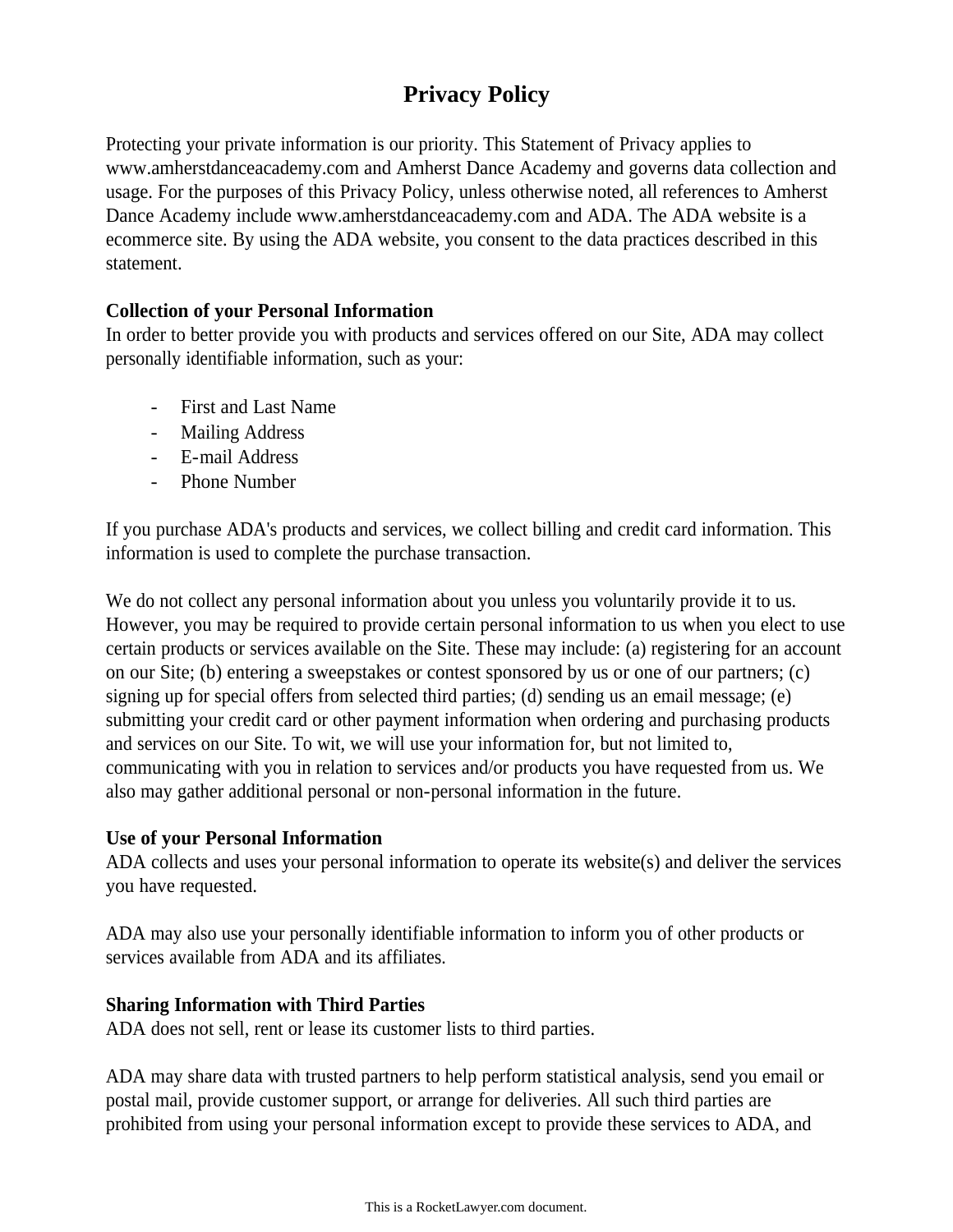they are required to maintain the confidentiality of your information.

ADA may disclose your personal information, without notice, if required to do so by law or in the good faith belief that such action is necessary to: (a) conform to the edicts of the law or comply with legal process served on ADA or the site; (b) protect and defend the rights or property of ADA; and/or (c) act under exigent circumstances to protect the personal safety of users of ADA, or the public.

#### **Automatically Collected Information**

Information about your computer hardware and software may be automatically collected by ADA. This information can include: your IP address, browser type, domain names, access times and referring website addresses. This information is used for the operation of the service, to maintain quality of the service, and to provide general statistics regarding use of the ADA website.

#### **Security of your Personal Information**

ADA secures your personal information from unauthorized access, use, or disclosure. ADA uses the following methods for this purpose:

- SSL Protocol

When personal information (such as a credit card number) is transmitted to other websites, it is protected through the use of encryption, such as the Secure Sockets Layer (SSL) protocol.

We strive to take appropriate security measures to protect against unauthorized access to or alteration of your personal information. Unfortunately, no data transmission over the Internet or any wireless network can be guaranteed to be 100% secure. As a result, while we strive to protect your personal information, you acknowledge that: (a) there are security and privacy limitations inherent to the Internet which are beyond our control; and (b) security, integrity, and privacy of any and all information and data exchanged between you and us through this Site cannot be guaranteed.

## **Right to Deletion**

Subject to certain exceptions set out below, on receipt of a verifiable request from you, we will:

- Delete your personal information from our records; and
- Direct any service providers to delete your personal information from their records.

Please note that we may not be able to comply with requests to delete your personal information if it is necessary to:

- Complete the transaction for which the personal information was collected, fulfill the terms of a written warranty or product recall conducted in accordance with federal law, provide a good or service requested by you, or reasonably anticipated within the context of our ongoing business relationship with you, or otherwise perform a contract between you and us;
- Detect security incidents, protect against malicious, deceptive, fraudulent, or illegal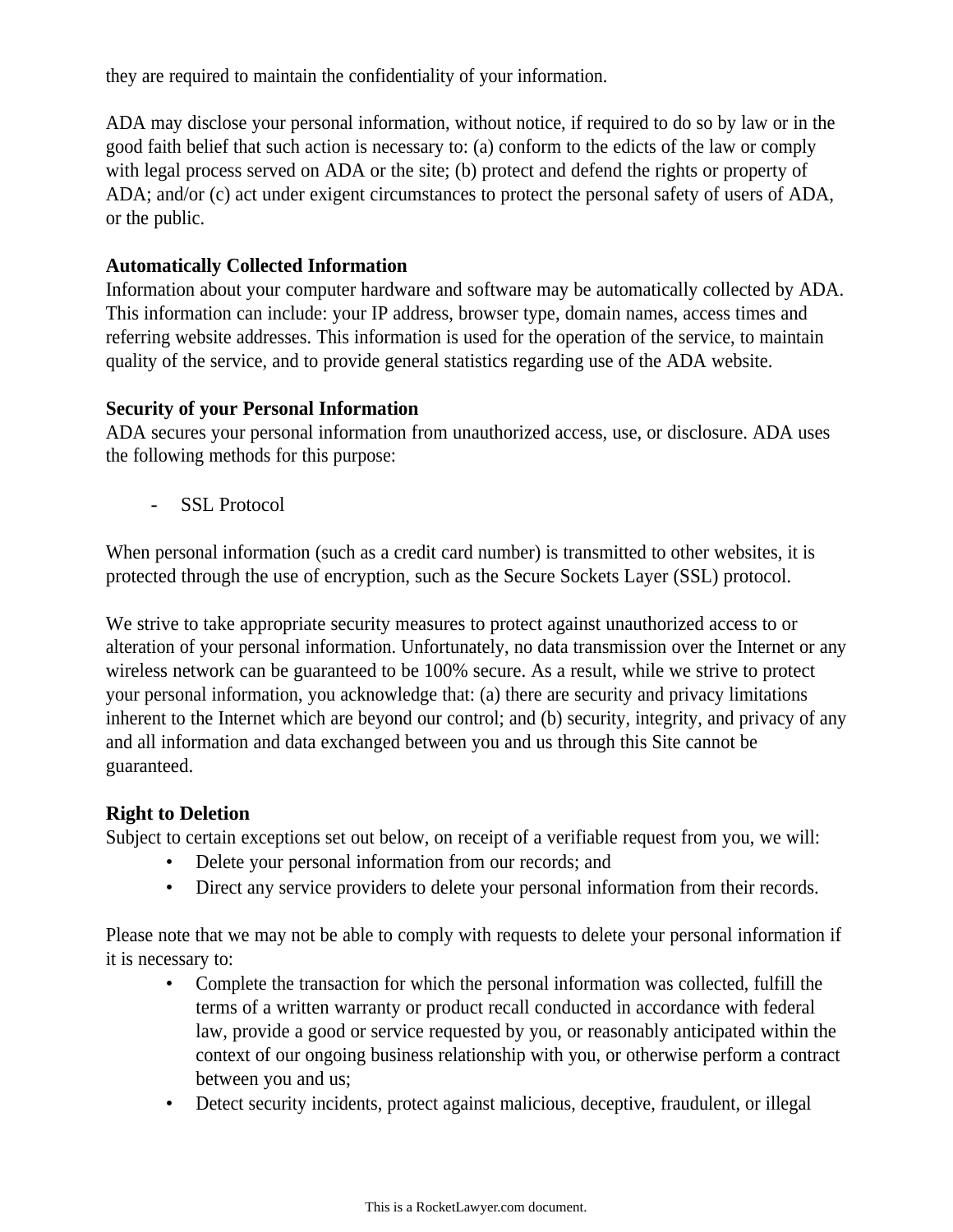activity; or prosecute those responsible for that activity;

- Debug to identify and repair errors that impair existing intended functionality;
- Exercise free speech, ensure the right of another consumer to exercise his or her right of free speech, or exercise another right provided for by law;
- Comply with the California Electronic Communications Privacy Act;
- Engage in public or peer-reviewed scientific, historical, or statistical research in the public interest that adheres to all other applicable ethics and privacy laws, when our deletion of the information is likely to render impossible or seriously impair the achievement of such research, provided we have obtained your informed consent;
- Enable solely internal uses that are reasonably aligned with your expectations based on your relationship with us;
- Comply with an existing legal obligation; or
- Otherwise use your personal information, internally, in a lawful manner that is compatible with the context in which you provided the information.

## **Children Under Thirteen**

ADA does not knowingly collect personally identifiable information from children under the age of thirteen. If you are under the age of thirteen, you must ask your parent or guardian for permission to use this website.

#### **E-mail Communications**

From time to time, ADA may contact you via email for the purpose of providing announcements, promotional offers, alerts, confirmations, surveys, and/or other general communication. In order to improve our Services, we may receive a notification when you open an email from ADA or click on a link therein.

If you would like to stop receiving marketing or promotional communications via email from ADA, you may opt out of such communications by Customers may unsubscribe from emails by "replying STOP" or "clicking on the UNSUBSCRIBE button.".

## **Changes to this Statement**

ADA reserves the right to change this Privacy Policy from time to time. We will notify you about significant changes in the way we treat personal information by sending a notice to the primary email address specified in your account, by placing a prominent notice on our site, and/or by updating any privacy information on this page. Your continued use of the Site and/or Services available through this Site after such modifications will constitute your: (a) acknowledgment of the modified Privacy Policy; and (b) agreement to abide and be bound by that Policy.

## **Contact Information**

ADA welcomes your questions or comments regarding this Statement of Privacy. If you believe that ADA has not adhered to this Statement, please contact ADA at:

Amherst Dance Academy 200 Richmond Hwy Suite 105